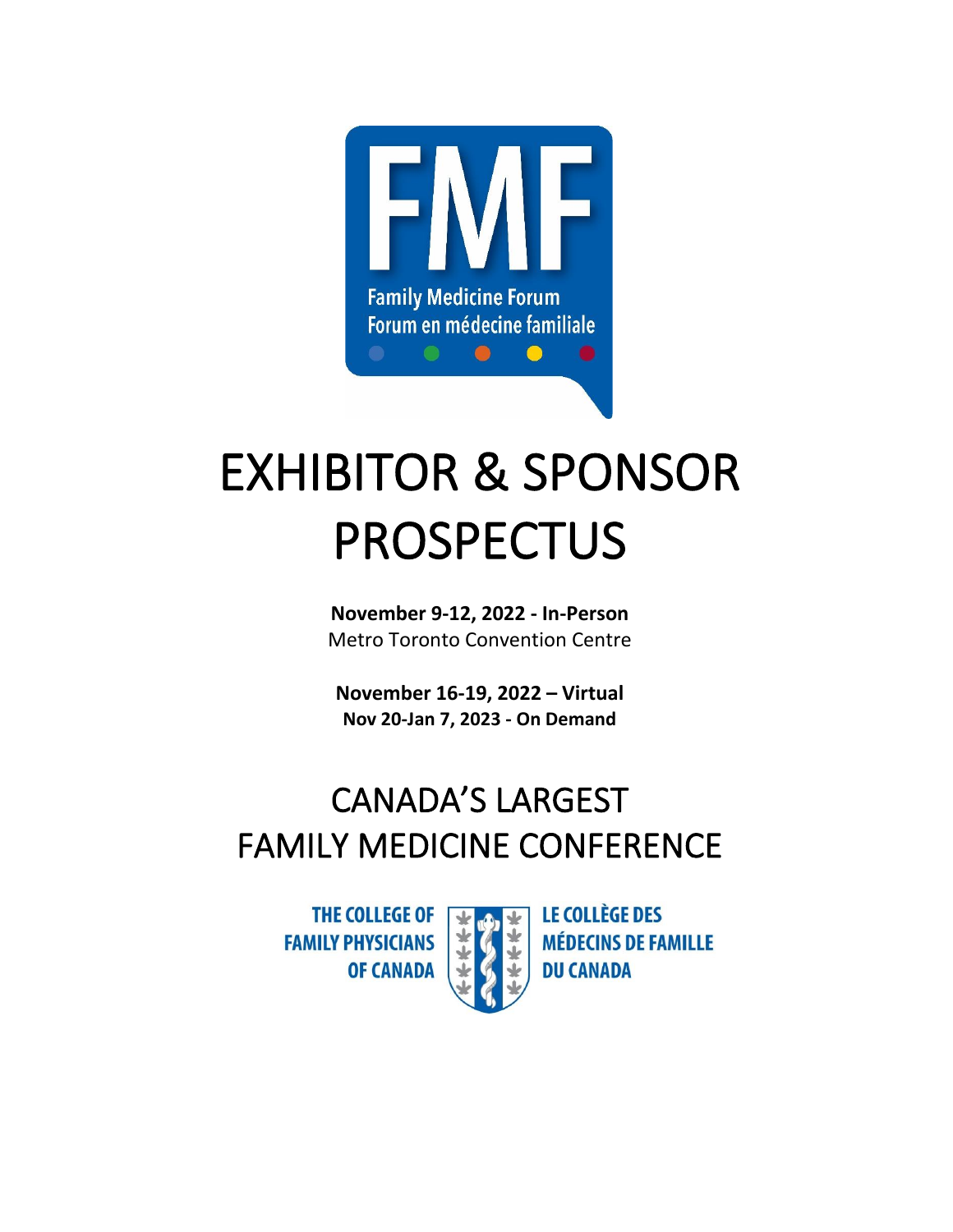

#### CFPC – WHO ARE WE

- CFPC is a member-based organization for all Family Physicians in Canada
- CFPC current membership 41,881 (11.21.2021)
- CFPC offers official designations and certification in Family Medicine (CCFP)
- CFPC accredits family medicine student and residency programs
- CFPC offers continuing education, training and support for teachers, researchers and clinicians
- CFPC advocates for the specialty of family medicine, family physicians and their patients
- CFPC strives to advance family medicine to improve lives and the health of all people in Canada

#### CFPC DEMOGRAPHICS

| <b>CFPC MEMBERSHIP - GEO</b> |     |  |
|------------------------------|-----|--|
| AB                           | 13% |  |
| ВC                           | 16% |  |
| MB                           | 4%  |  |
| <b>NB</b>                    | 2%  |  |
| <b>NL</b>                    | 2%  |  |
| <b>NS</b>                    | 3%  |  |
| NT                           | 0%  |  |
| <b>NU</b>                    | 0%  |  |
| ON                           | 41% |  |
| PE                           | 0%  |  |
| QC                           | 11% |  |
| SK                           | 3%  |  |
| YT                           | 0%  |  |
| INT                          | 1%  |  |
| US                           | 2%  |  |
| No Chapter                   | 1%  |  |

CFPC Member Demographics – By Location CFPC Member Demographics – By Category

| <b>CFPC MEMBERSHIP - BY CATEGORY</b> |     |  |
|--------------------------------------|-----|--|
| <b>Full Member</b>                   | 76% |  |
| Resident                             | 6%  |  |
| Student                              | 3%  |  |
| Senior                               | 4%  |  |
| Retired                              | 3%  |  |
| Life/Honorary                        | 7%  |  |
| Affiliate/Associate                  | 1%  |  |

| <b>CFPC MEMBERSHIP - BY DESIGNATION</b> |     |  |
|-----------------------------------------|-----|--|
| <b>CCFP</b>                             | 64% |  |
| Fellowship                              | 15% |  |
| MCFP                                    | 9%  |  |
| CAC - Emergency                         | 8%  |  |
| CAC – Other                             | 4%  |  |

CAC - Certificate of Added Competence in Addiction Medicine, Care of the Elderly, Emergency Medicine, Enhanced Surgical Skills, FP Anesthesia, Obstetrical Surgical Skills, Palliative Care, Sports & Exercise Medicine

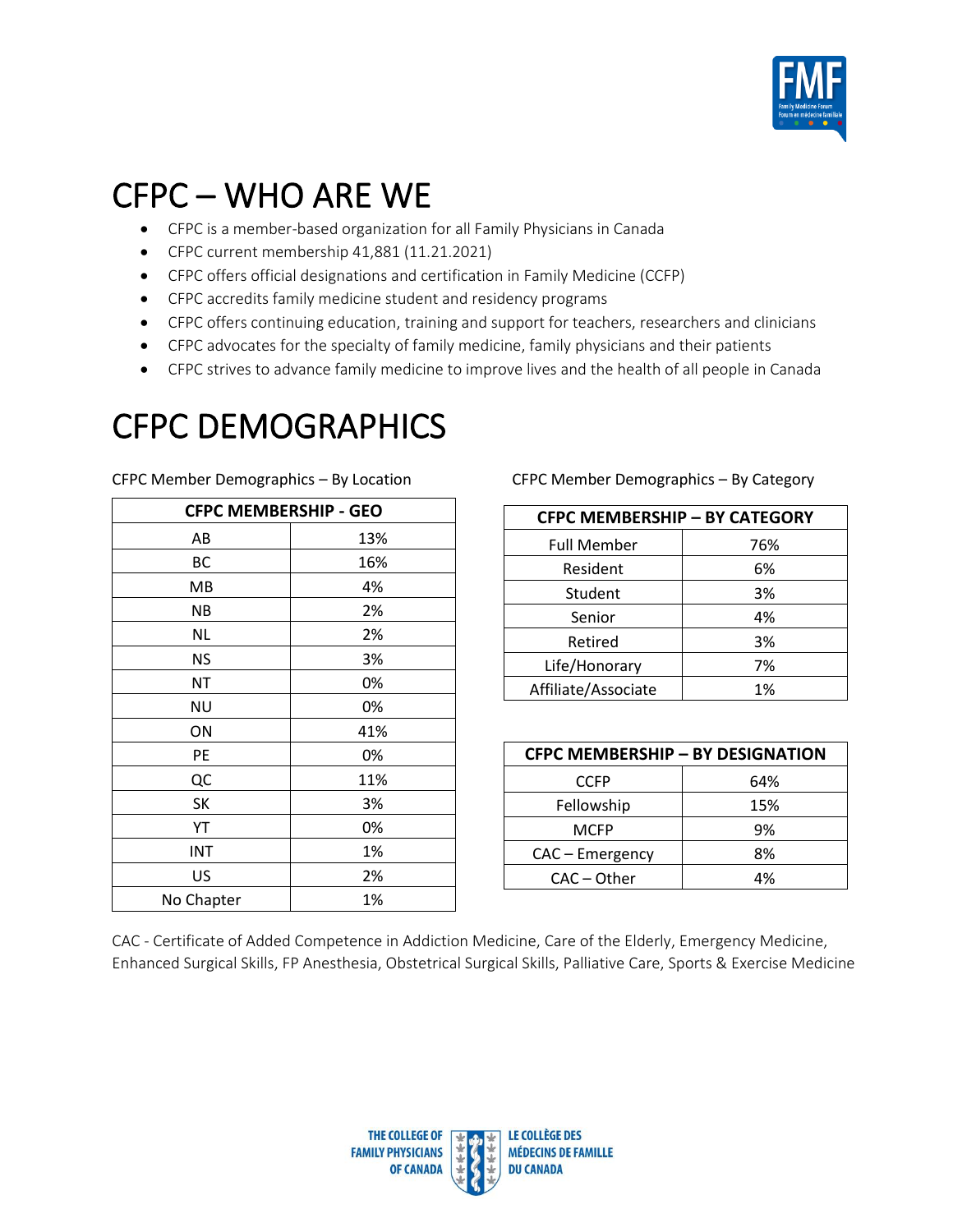

### FMF DEMOGRAPHICS

Annual Attendance by FMF Location (3000-5000) Breakdown of where attendees work/live



| <b>TORONTO 2018</b> |     | <b>VIRTUAL 2021</b> |      |
|---------------------|-----|---------------------|------|
| AB                  | 7%  | AB                  | 11%  |
| BС                  | 6%  | BС                  | 11%  |
| MВ                  | 4%  | MВ                  | 7%   |
| ΝB                  | 2%  | ΝB                  | 4%   |
| <b>NL</b>           | 2%  | NL                  | 3%   |
| ΝT                  | 0%  | ΝT                  | 0.5% |
| <b>NS</b>           | 4%  | ΝS                  | 4%   |
| ΝU                  | 0%  | ΝU                  | 0%   |
| ΟN                  | 61% | ΟN                  | 42%  |
| PEI                 | 1%  | PEI                 | 1%   |
| QC                  | 9%  | QC                  | 11%  |
| SK                  | 4%  | SK                  | 5%   |
| YT                  | 0%  | YT                  | 0.5% |

FMF Audience is 98% Canadian, 2% international from: Argentina, Australia, Barbados, Belgium, Bermuda, Brazil, Cayman Islands, Chile, China, Ghana, Guyana, Haiti, Indonesia, Ireland, Nigeria, Norway, Qatar, Rwanda, Saudi Arabia, South Africa, Taiwan, Uganda, United Arab Emirates, United Kingdom, USA (*per FMF 2021*)

### FMF ATTENDANCE BY CATEGORY (AVERAGE)



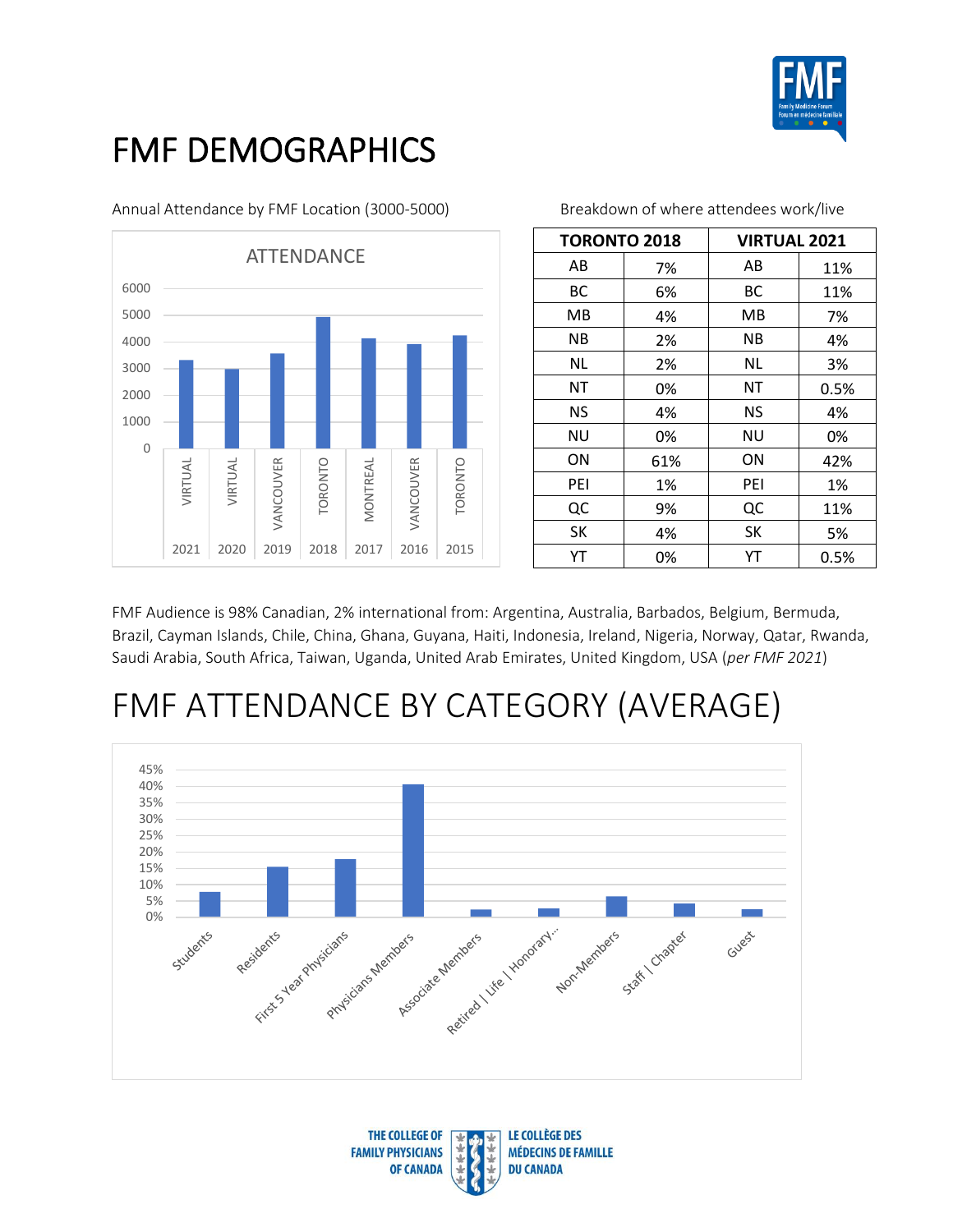

# WHY PARTICIPATE IN FMF

- Gain access to more family doctors in one place than any other event in Canada.
- Support family doctors and family medicine in Canada
- Provide and promote your solutions, products and services that help support our family doctors
- Connect with physicians in an active in person exhibit hall and / or in our robust virtual platform

# WHY EXHIBIT | SPONSOR AT FMF IN PERSON

- The exhibit hall is the central hub of activity throughout the conference
- It provides the perfect opportunity to connect with the thousands of physicians
- Dedicated exhibit time before sessions, at the break and over lunch
- Almost all attendee food and beverage is served in the exhibit hall
- Lounges and attractions are interspersed throughout the hall to encourage flow
- Designed to complement the scientific program and meet member needs
- The most interactive and exciting way to showcase new products and services
- A unique opportunity to offer hands on demos, trials and promotional items
- Meet new clients and foster existing relationships
- Strengthen your brand and show your support and dedication to family medicine

# WHY EXHIBIT | SPONSOR AT FMF VIRTUAL

- Set up your booth one time, and your assets are accessible for over 60 days
- Low cost to exhibit with no travel, set up or other additional costs to consider
- You only need one person available to staff the booth during the live days
- Throughout the on-demand period check in 1-2 times / week for messages
- Attendees can explore booths, download files and watch videos on their own
- FMF drives engagement and traffic via gamification, push notifications and more
- Stimulate discussion with messages on your chat wall and questions via polls
- Attendee traffic is tracked in real-time via a comprehensive analytics dashboard
- People can call, send a direct message or leave a note on your wall for questions
- A virtual booth is a great, low cost, low maintenance way to reach new prospects

# WHY EXHIBIT | SPONSOR IN PERSON & VIRTUAL

• Get all the benefits above and reach the maximum number of attendees in both formats!

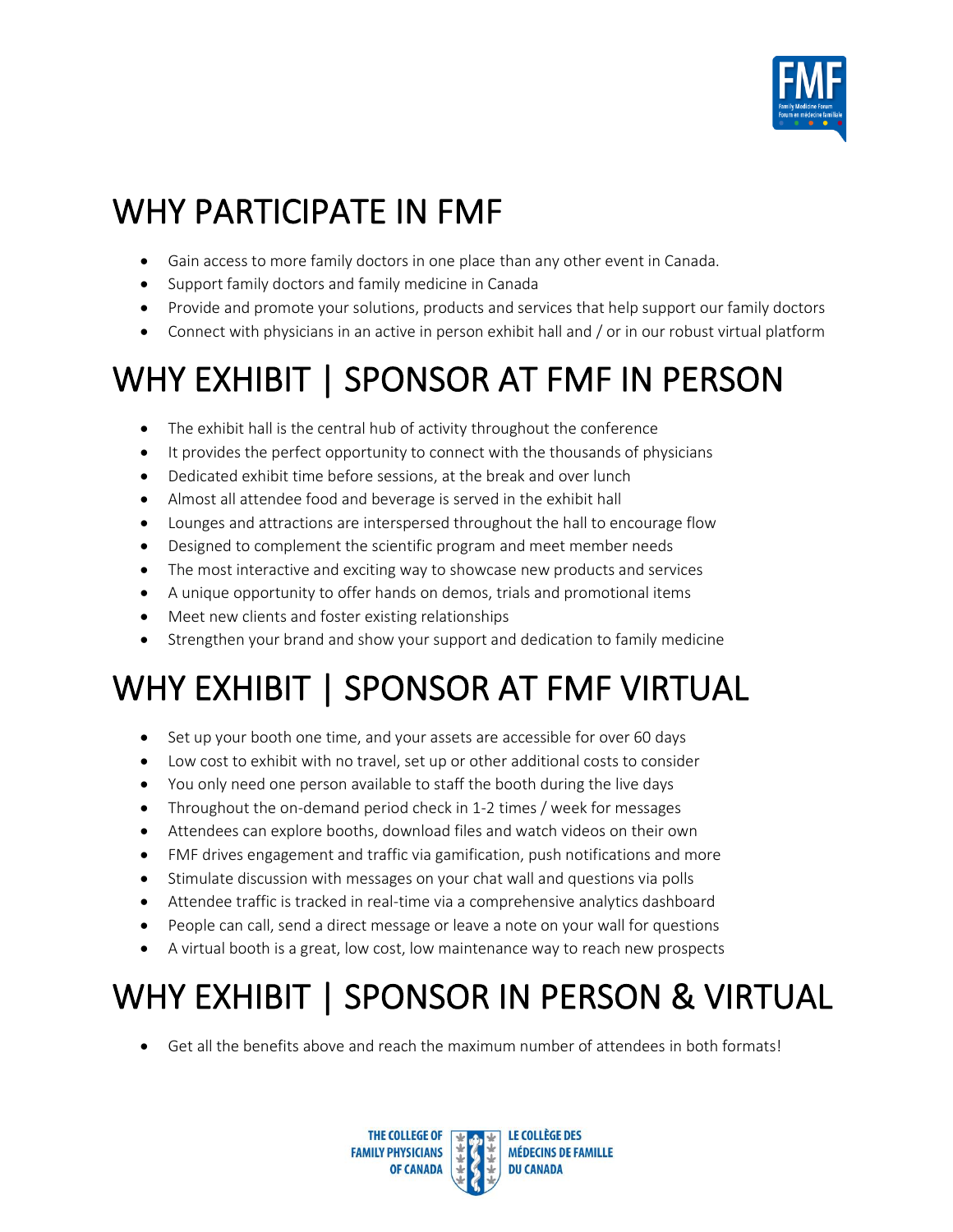

Join fellow exhibitors from diverse categories such as academic, association, lifestyle and technology.

| <b>EXHIBIT SPACE TYPE</b>  | <b>IN PERSON</b>   | *VIRTUAL          | **BOTH             |
|----------------------------|--------------------|-------------------|--------------------|
| 20' x 30' Island           | $\square$ \$34,025 | □ \$3,000         | $\square$ \$35,550 |
| 20' x 20' Island           | $\square$ \$22,900 | $\square$ \$3,000 | $\square$ \$24,500 |
| 10' x 30' Prime            | $\square$ \$17,050 | $\square$ \$3,000 | $\square$ \$18,800 |
| 10' x 20' Prime            | $\square$ \$11,525 | $\square$ \$3,000 | $\square$ \$13,375 |
| 10' x 10' Prime or corner  | $\square$ \$6,025  | $\square$ \$3,000 | $\square$ \$7,900  |
| 10' x 10' Regular          | $\square$ \$5,575  | $\square$ \$3,000 | $\square$ \$7,500  |
| 10' x 10' Government   NFP | $\square$ \$4,385  | $\square$ \$2,000 | □ \$5,950          |
| 10' x 10' Charity booth    | $\square$ \$1,425  | $\square$ \$1,000 | $\square$ \$2,225  |

\*Virtual includes a single virtual booth location

\*\*Both includes the In Person Exhibit Space Size and Type plus a single virtual booth

### OFFICIAL EXHIBITOR GUIDE

Promote your brand in this full colour online magazine.

#### ADVERTISING RATES

|  | Double Page Spread: | \$5,200 |
|--|---------------------|---------|
|--|---------------------|---------|

- Full Page:  $$3,250$
- Half Page: \$1,950
- Quarter Page: \$1,150
- Logo only:  $$ 250$



Whether you have been a devoted long-term supporter of FMF or participating for the first time, supporting our family doctors is more important than ever.

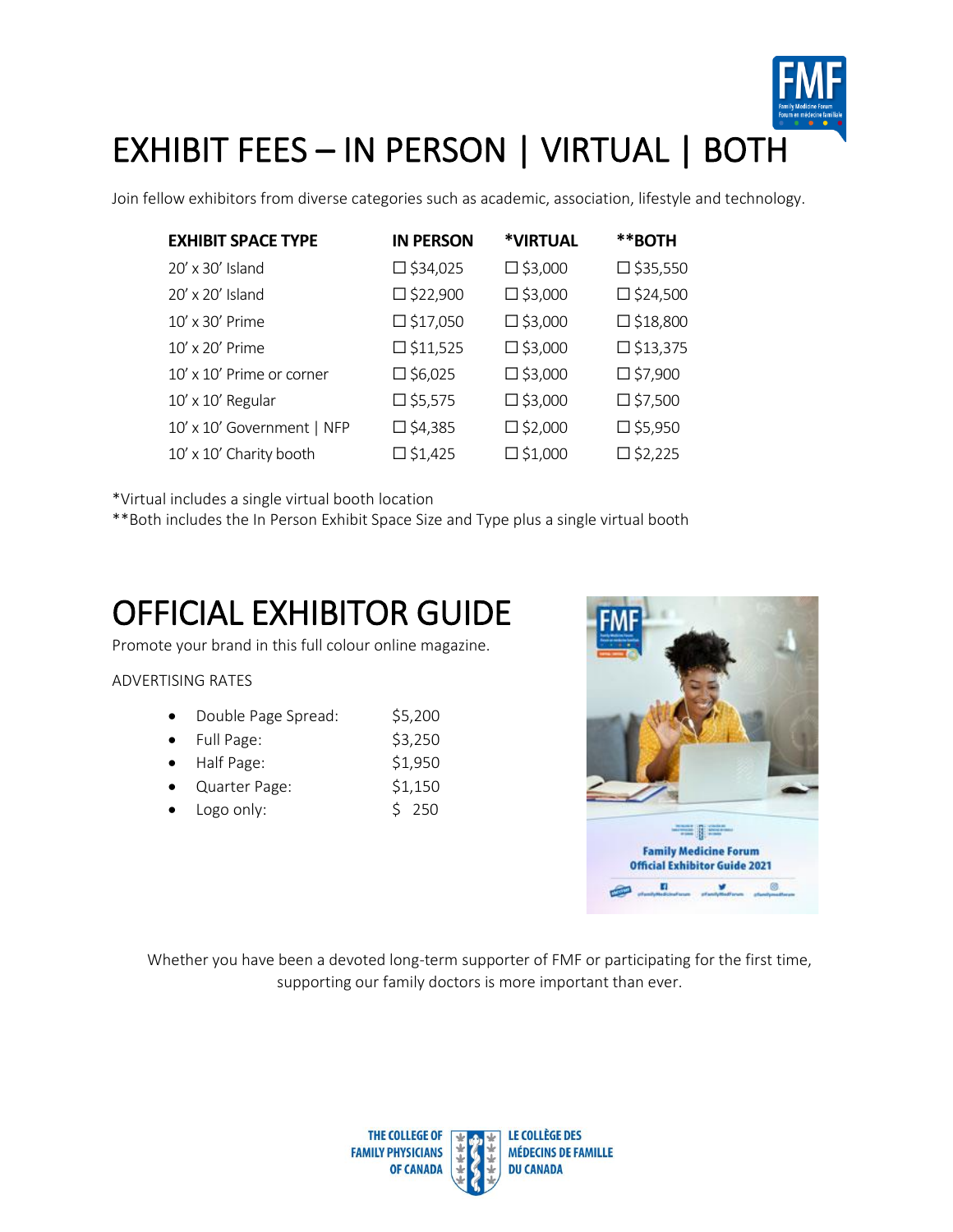

UNIQUE SPONSOR OPPORTUNITIES – IN PERSON

|                                           | <b>LOUNGE SPONSOR</b>                                                                                          | Sponsorship: \$10,000                                           |
|-------------------------------------------|----------------------------------------------------------------------------------------------------------------|-----------------------------------------------------------------|
|                                           | Sponsor recognition in one of the networking lounges<br>Company name, logo, and branding signage in the lounge |                                                                 |
|                                           | Carpet colour choice and accent pillow preference                                                              |                                                                 |
|                                           | Sponsorship recognition in Exhibit Hall Guide<br>Sponsor recognition on the FMF website                        |                                                                 |
|                                           | Sponsor inclusion in full page ad in CFP magazine                                                              |                                                                 |
|                                           | Dedicated half page ad in the Official Exhibitor Guide                                                         |                                                                 |
|                                           | <b>COAT CHECK</b>                                                                                              | Sponsorship: \$7,500                                            |
|                                           | Top promotional spot in main foyer with great visibility                                                       |                                                                 |
|                                           | Branded with your company lego                                                                                 |                                                                 |
|                                           | Logo placement a entrance of coat check                                                                        |                                                                 |
|                                           | Dedicated half page ad in the Official Exhibitor Guide                                                         |                                                                 |
| <b>COAT CHECK</b>                         | Sponsorship acknowledgement on FMF Website                                                                     |                                                                 |
|                                           | <b>CEILING BANNERS</b>                                                                                         | Sponsorship: \$7,500                                            |
|                                           | Promote corporate brand in a bold way in the Exhibit Hall                                                      |                                                                 |
|                                           | Two large over-head ceiling banners                                                                            |                                                                 |
|                                           | Includes design, production, and installation                                                                  |                                                                 |
|                                           | Full approval on design and artwork mockups                                                                    |                                                                 |
|                                           |                                                                                                                |                                                                 |
|                                           | <b>CRUISER TABLE SIGNAGE</b>                                                                                   | Sponsorship: \$7,000                                            |
|                                           | Promote your logo or brand at casual conversation areas                                                        |                                                                 |
|                                           | Custom branded logo on 8-10 cruiser tables                                                                     |                                                                 |
|                                           | Placement of tables throughout common areas                                                                    |                                                                 |
|                                           | Sponsorship acknowledgement on FMF Website                                                                     |                                                                 |
|                                           | Sponsorship acknowledgement in Official Expo Guide                                                             |                                                                 |
|                                           | <b>CHARGING STATIONS</b>                                                                                       | Sponsorship: \$6,500                                            |
|                                           | Custom branded charging station with your brand                                                                |                                                                 |
|                                           | Premium positioning of the charging station in Exhibit Hall                                                    |                                                                 |
|                                           | Sponsor acknowledgement in the Official Expo Guide                                                             |                                                                 |
|                                           | Sponsor acknowledgment on the FMF website                                                                      |                                                                 |
|                                           | Charging stations vary, clients will be consulted                                                              |                                                                 |
|                                           |                                                                                                                |                                                                 |
|                                           | <b>FLOOR DECALS</b>                                                                                            | Sponsorship: \$4,500                                            |
| CUSTOM                                    | Two large company logo branded 3M long aisle decals                                                            |                                                                 |
| Design, production, and full installation |                                                                                                                |                                                                 |
| ADD                                       |                                                                                                                | Exclusive aisle positioning inside the exhibit hall, near booth |
|                                           | Full approval on design and artwork mockups                                                                    |                                                                 |

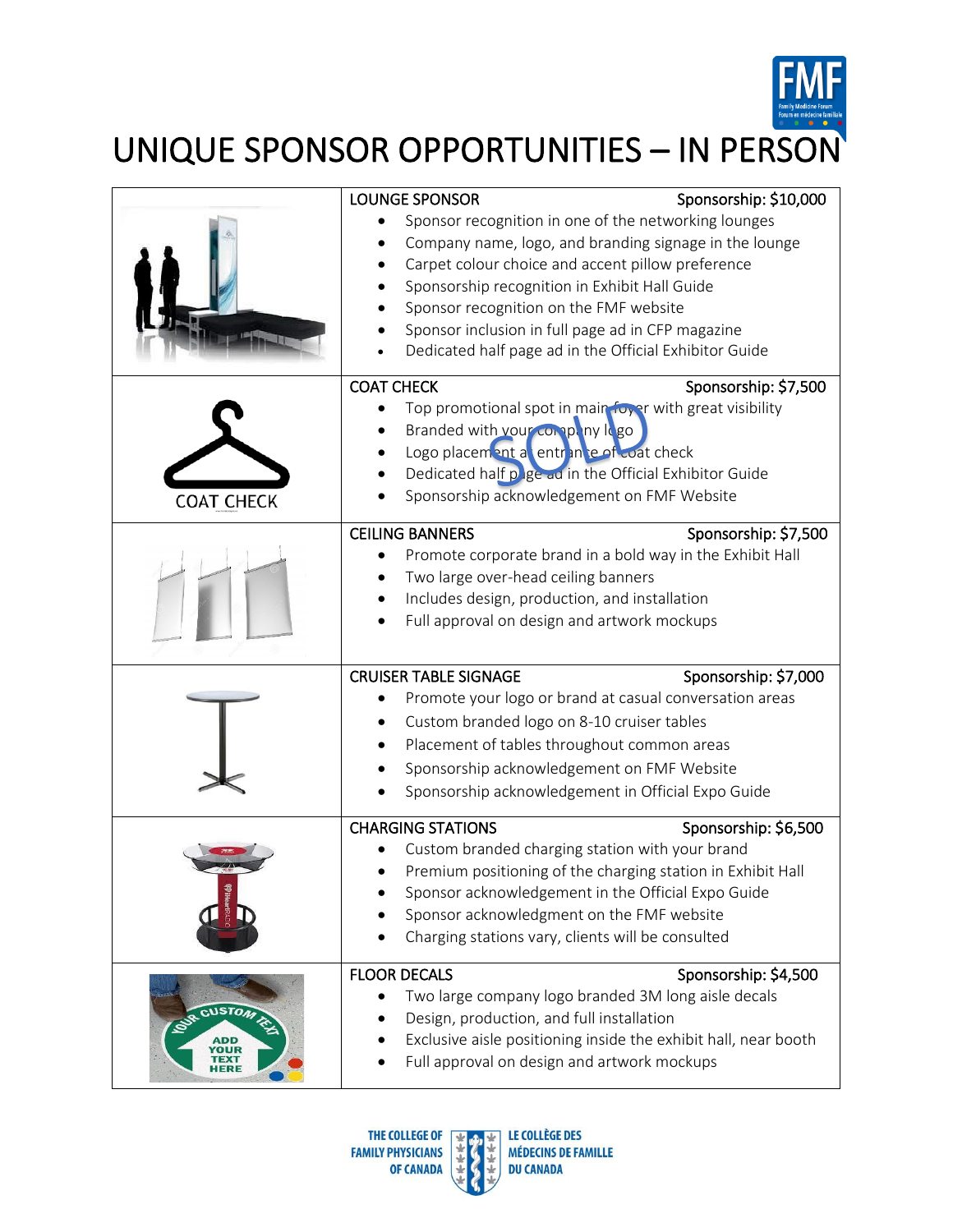

# UNIQUE SPONSOR OPPORTUNITIES – VIRTUAL

|                                                                                           | <b>EXCLUSIVE WELLNESS PARTNER</b>                          | Sponsorship: \$10,000          |
|-------------------------------------------------------------------------------------------|------------------------------------------------------------|--------------------------------|
|                                                                                           | Exclusive sponsorship of Wellness Zone area                |                                |
|                                                                                           | Minimum four activities dedicated to physician wellness    |                                |
|                                                                                           | Exposure for all four live days plus the on demand         |                                |
|                                                                                           | Logo placement on each wellness activity                   |                                |
|                                                                                           | Pre-recorded video message to air at each wellness event   |                                |
|                                                                                           | Live thank you acknowledgement at each event               |                                |
|                                                                                           | Push notification within the platform                      |                                |
|                                                                                           | Social media promotion with sponsor mention                |                                |
|                                                                                           | Logo exposure in the Official Exhibit Guide CFP Journal    |                                |
|                                                                                           | Opportunities to chat with attendees throughout the event  |                                |
|                                                                                           |                                                            |                                |
|                                                                                           | <b>EXCLUSIVE FAMILY ZONE</b>                               | Sponsorship: \$10,000          |
|                                                                                           | Exclusive sponsorship of Family Zone                       |                                |
|                                                                                           | Minimum four activities to engage the entire family        |                                |
|                                                                                           | Pre-recorded video message to air before the demo          |                                |
|                                                                                           | Logo placement in Non-Certified Agenda for the event       |                                |
|                                                                                           | Inclusion in push notification within the platform         |                                |
|                                                                                           | Social media post/video promotion with sponsor mention     |                                |
|                                                                                           | Logo exposure in the Official Exhibit Guide & CFP Journal  |                                |
|                                                                                           | Recording posted for 30-60 days of on demand               |                                |
|                                                                                           |                                                            |                                |
|                                                                                           | NON CERTIFIED EXHIBITOR MAIN STAGE                         | Sponsorship: \$5,000 - \$8,000 |
|                                                                                           | 30 Minute Session: \$5,000 or 60 Minute Session: \$8,000   |                                |
|                                                                                           | Opportunity for live or pre-recorded speaking opportunity  |                                |
|                                                                                           | Enhanced listing within the Exhibit Hall Guide             |                                |
|                                                                                           | Inclusion in the Exhibit Hall Mainstage Ad                 |                                |
|                                                                                           | Included in the virtual platform non-certified agenda      |                                |
|                                                                                           | Recording posted 30-60 days post FMF for on-demand viewing |                                |
|                                                                                           | Session will be tagged to your booth                       |                                |
|                                                                                           | Provide a 30 second video for promotional use              |                                |
|                                                                                           |                                                            |                                |
|                                                                                           | <b>EXCLUSIVE GAMIFICATION SPONSOR</b>                      | Sponsorship: \$5,000           |
|                                                                                           | Logo placement on Gamification page                        |                                |
|                                                                                           | Logo placement includes Virtual booth link                 |                                |
| Sponsorship acknowledgement on FMF Platform<br>Sponsorship acknowledgement on FMF Website |                                                            |                                |
|                                                                                           |                                                            |                                |
|                                                                                           | Inclusion in full page sponsor ad as gamification sponsor  |                                |
|                                                                                           | Dedicated half page ad in the Official Exhibitor Guide     |                                |
|                                                                                           | Contribution of suitable gamification prize(s)             |                                |
|                                                                                           |                                                            |                                |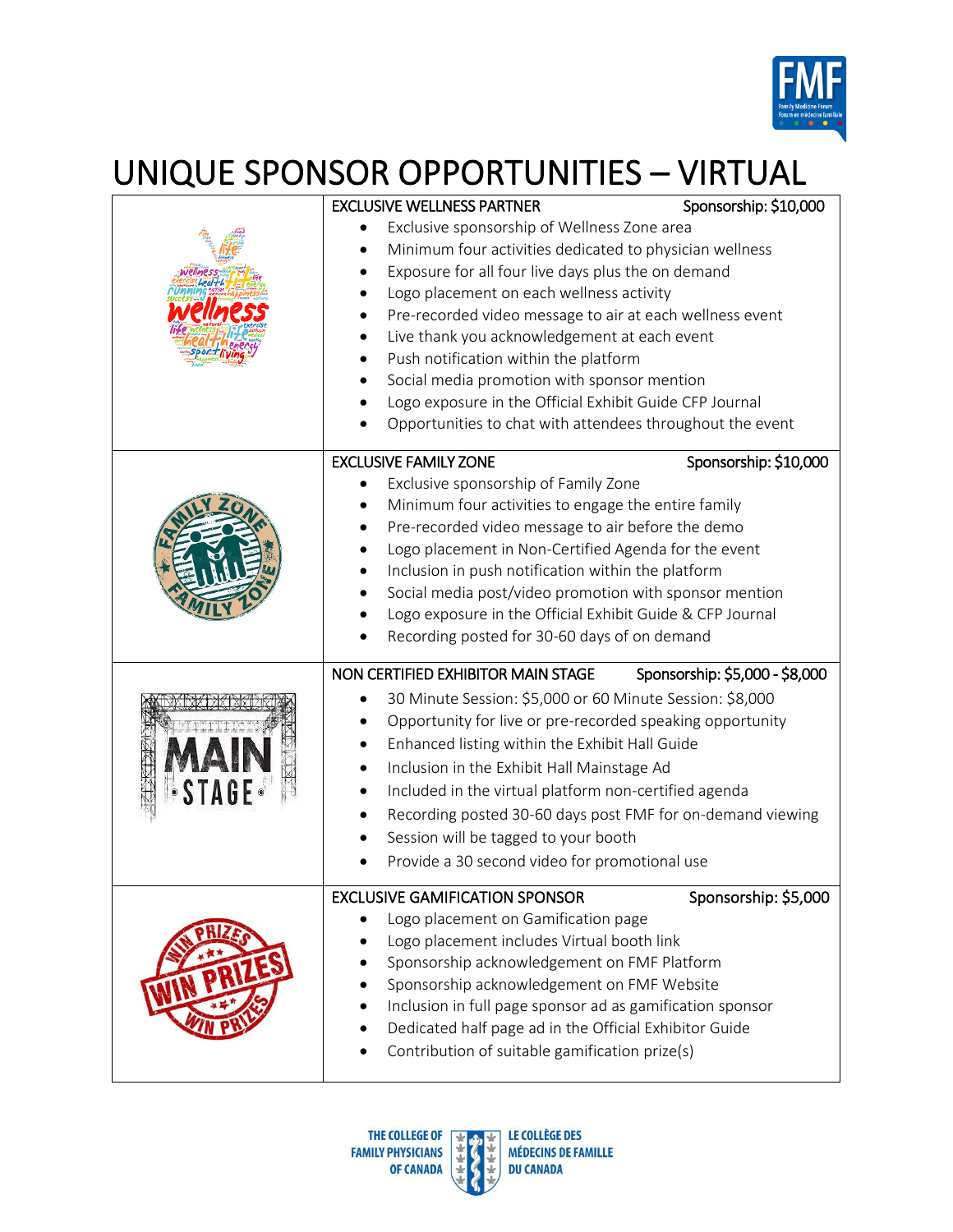

#### MAJOR PARTNER OPPORTUNITIES - HYBRID

| <b>SPONSOR</b><br>Sponsors Investment<br>for both \$11,500 | IN-PERSON \$8,500<br>10' x 10' regular booth<br>2 exhibitor badges<br>Quarter Page Ad in Official Exhibitor Guide<br>Signage in entrance of Exhibit Hall<br>Bronze Partner recognition on FMF Website<br>Inclusion of logo in thank-you ad in CFP<br>Enhanced exhibitor listing<br>Corporate logo in Exhibitor Guide                                                                                                  | VIRTUAL \$8,500<br>Booth at FMF<br>Premier Booth placement within Exhibit Hall<br>Enhanced exhibitor listing with corporate logo<br>Inclusion of logo in special thank-you ad in CFP<br>FMF Partner recognition on FMF Platform<br>FMF Partner recognition on FMF Website<br>Quarter Page Ad in Official Exhibitor Guide                                                                                                                                                                                      |
|------------------------------------------------------------|-----------------------------------------------------------------------------------------------------------------------------------------------------------------------------------------------------------------------------------------------------------------------------------------------------------------------------------------------------------------------------------------------------------------------|---------------------------------------------------------------------------------------------------------------------------------------------------------------------------------------------------------------------------------------------------------------------------------------------------------------------------------------------------------------------------------------------------------------------------------------------------------------------------------------------------------------|
| SPONSOR<br>Sponsor Investment<br>for both \$17,500         | IN-PERSON \$12,500<br>10' x 10' prime booth<br>6 exhibitor badges<br>Half Page Ad in Official Exhibitor Guide<br>Signage in entrance of Exhibit Hall<br>Silver Partner recognition on FMF Website<br>Inclusion of logo in thank-you ad in CFP<br>Enhanced exhibitor listing<br>Corporate logo in Exhibitor Guide                                                                                                      | <b>VIRTUAL \$12,500</b><br>Booth at FMF<br>Premier Booth placement in the Exhibit Hall<br>Enhanced exhibitor listing with corporate logo<br>Inclusion of logo in special thank-you ad in CFP<br>FMF Partner recognition on FMF Platform<br>FMF Partner recognition on FMF Website<br>Half Page Ad in Official Exhibitor Guide<br>Rotating Banner within FMF Platform                                                                                                                                          |
| Sponsor Investment<br>for both \$32,500                    | IN-PERSON \$22,500<br>10' x 20' prime booth<br>12 badges<br>Full Page Ad in Official Exhibitor Guide<br>Signage in entrance to the Exhibit Hall<br>Gold Partner recognition on FMF Website<br>Inclusion of logo in thank-you ad in CFP<br>Enhanced exhibitor listing<br>Corporate logo in Exhibitor Guide                                                                                                             | <b>VIRTUAL \$22,500</b><br>Booth at FMF<br>Premier Booth placement within Exhibit Hall<br>Enhanced exhibitor listing with corporate logo<br>Inclusion of logo in special thank-you ad in CFP<br>FMF Partner recognition on FMF Platform<br>FMF Partner recognition on FMF Website<br>Full Page Ad in Official Exhibitor Guide<br>Push Notification via FMF virtual Platform<br>Rotating Banner within FMF Platform                                                                                            |
| ONSOR<br>Sponsor Investment<br>for both \$55,000           | IN-PERSON \$40,000<br>20' x 20' island booth<br>24 badges<br>Full Page Ad in Official Exhibitor Guide<br>Signage in entrance to the Exhibit Hall<br>Platinum Partner recognition on Website<br>Inclusion of logo in thank-you ad in CFP<br>Enhanced exhibitor listing<br>Corporate logo in Exhibitor Guide<br>Sponsor acknowledgement in a Lounge area<br>2 tickets to Awards Gala<br>Acknowledgement of contribution | <b>VIRTUAL \$40,000</b><br>Double Booth at FMF<br>Premier Booth placement within Exhibit Hall<br>Enhanced exhibitor listing with corporate logo<br>Inclusion of logo in special thank-you ad in CFP<br>FMF Partner recognition of FMF Platform<br>FMF Partner recognition of FMF Website<br>Full Page Ad in Official Exhibitor Guide<br>Push Notification via FMF platform<br>Rotating Banner within FMF Platform<br>60-minute Non-Certified Exhibitor Main Stage<br>Full page ad in the Non-Certified Agenda |

Support and connect with family doctors from across Canada Become an exhibitor, advertiser of sponsor of Family Medicine Forum the flagship event of the College of Family Physicians of Canada Contact us for customized opportunities today!